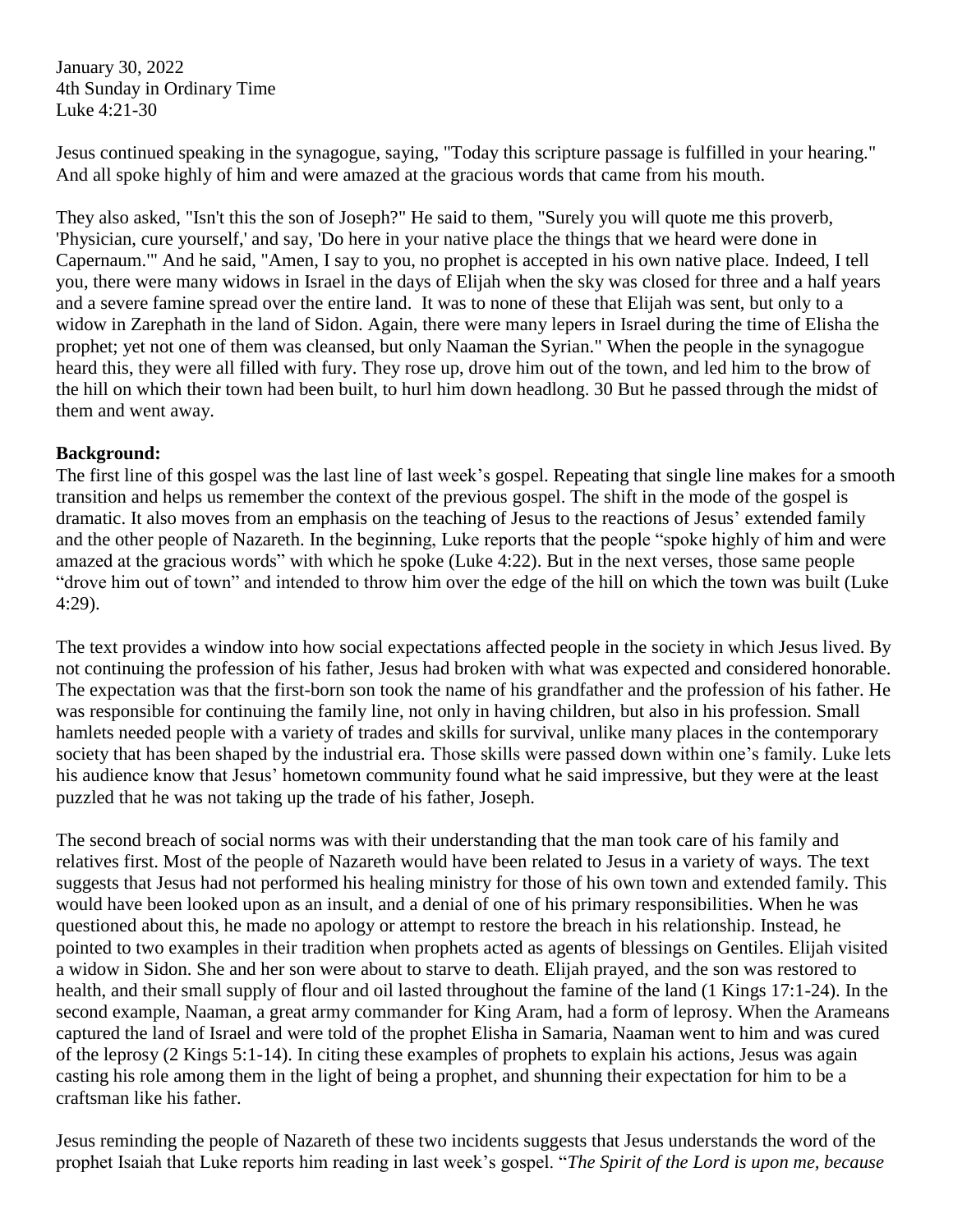*he has anointed me to bring glad tidings to the poor. He has sent me to proclaim liberty to captives and recovery of sight to the blind, to let the oppressed go free, and to proclaim a year acceptable to the Lord (Luke 4:18)*. Isaiah looked to a time of divine fulfillment that would be extended beyond the Jewish community to the Gentiles. To Jesus' audience in today's Gospel, this was blasphemy, and it produced a violent response within them. They tried to kill him by throwing him over the side of the cliff on which the town was built.

## **Reflection Questions:**

- 1. Where have you observed the power of social expectations in the culture in which you live?
- 2. Are you aware of times when social expectations have helped you make a decision or carry on a certain pattern of life for which you are not grateful or proud?
- 3. Are you also aware of times when social expectations have influenced your decision or encouraged a certain pattern of life for which you are not disappointed?
- 4. Have you ever been cast in certain light (either for the good or bad) because of your family? What was that experience like? What effects did it have?
- 5. The people of Nazareth were said to be amazed by what Jesus said. Given the events described in this gospel, what do you think Luke meant by the term "amazed?"
- 6. Place yourself among Jesus's neighbors in this gospel passage. What is going though you as you hear their comments as they turn negative?
- 7. As you hear Jesus' response to their comments, reminding them how God chose to act on behalf of the widow in Zarephath and Naaman the Syrian, what are you feeling?
- 8. Can you take some time to talk with God honestly and frankly about your thoughts and feelings about how people are responding to Jesus, and Jesus' response to their concerns, or perhaps how people have responded to you?

The gospel background and reflection questions are written by Fr. Paul Gallagher, OFM. They are edited by Sister Anne Marie Lom, OSF and Joe Thiel. The excerpts from the Sunday readings are prepared by Joe Thiel. To be added to the distribution list, send your name and email address to [annemarie.lom@gmail.com](mailto:annemarie.lom@gmail.com)

Our Gospel Reflections are hosted by the Franciscan Sisters of Christian Charity. Their homepage is [https://fscc-calledtobe.org/.](https://fscc-calledtobe.org/) One link there is labeled Franciscan Gospel Reflections. A click on the icon will take you to the Gospel reflections for the upcoming Sunday. By following this link, you will be able to blog or comment on the reflection questions. The material will be posted on Fridays and will be available until the following Friday when the new material is posted.

Excerpts from the Lectionary for Mass for Use in the Dioceses of the United States of America, second typical edition © 2001, 1998, 1997, 1986, 1970 Confraternity of Christian Doctrine, Inc., Washington, DC. Used with permission. All rights reserved. No portion of this text may be reproduced by any means without permission in writing from the copyright owner.

*Please include this information when printing or forwarding.*

# **Excerpts from the readings for January 30, 2022, the Fourth Sunday in Ordinary Time**

The word of the Lord came to me, saying: Before I formed you in the womb I knew you, before you were born I dedicated you, a prophet to the nations I appointed you. Gird your loins; stand up and tell them all that I command you. Be not crushed on their account, for it is I this day who have made you a fortified city, a pillar of iron, a wall of brass, against the whole land: against Judah's kings and princes, against its priests and people. They will fight against you but not prevail over you, for I am with you to deliver you, says the Lord.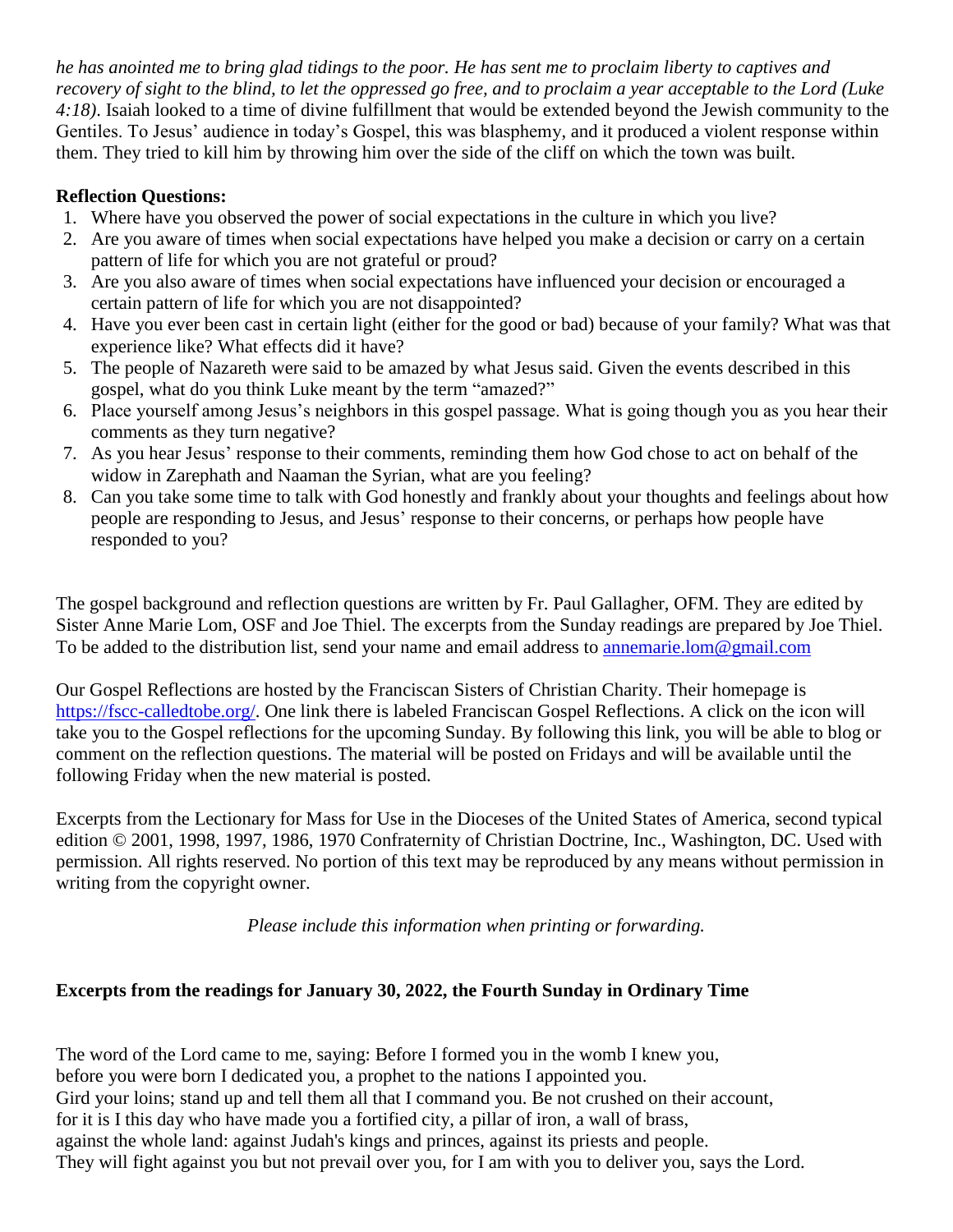I will sing of your salvation. In you, O Lord, I take refuge; let me never be put to shame. In your justice rescue me. Be my rock of refuge, a stronghold, for you are my rock and my fortress. O my God, rescue me from the hand of the wicked. You are my hope; my trust, O God, from my youth. On you I depend from birth. My mouth shall declare your justice, day by day your salvation. O God, you have taught me from my youth, and till the present I proclaim your wondrous deeds.

Brothers and sisters: Strive eagerly for the greatest spiritual gifts. I shall show you a more excellent way. If I speak in human and angelic tongues, but do not have love, I am a gong or a clashing cymbal. And if I have the gift of prophecy, and comprehend all mysteries and all knowledge; if I have all faith so as to move mountains, but do not have love, I am nothing. If I give away everything I own, and if I hand my body over so that I may boast, but do not have love, I gain nothing.

Love is patient, love is kind. It is not jealous, it is not pompous, not inflated, not rude, it does not seek its own interests, it is not quick-tempered, it does not brood over injury, it does not rejoice at wrongdoing but rejoices with the truth. It bears all things, believes all things, hopes all things, endures all things. Love never fails. If there are prophecies, they will be brought to nothing; if tongues, they will cease; if knowledge, it will be brought to nothing. For we know partially and we prophesy partially, but when the perfect comes, the partial will pass away. When I was a child, I used to talk as a child, think as a child, reason as a child; when I became a man, I put aside childish things.

At present we see indistinctly, as in a mirror, but then face to face. At present I know partially; then I shall know fully, as I am fully known. Faith, hope, love remain, these three; the greatest of these is love.

Jesus began speaking in the synagogue, saying: "Today this Scripture passage is fulfilled in your hearing." And all spoke highly of him and were amazed at the gracious words that came from his mouth. They also asked, "Isn't this the son of Joseph?" He said to them, "Surely you will quote me this proverb, 'Physician, cure yourself,' and say, 'Do here in your native place the things that we heard were done in Capernaum.'" And he said, "Amen, I say to you, no prophet is accepted in his own native place. Indeed, I tell you, there were many widows in Israel in the days of Elijah when for three and a half years a severe famine spread over the entire land. But Elijah was sent to a widow in Zarephath in Sidon. There were many lepers in Israel during the time of Elisha; none of them was cleansed, but only Naaman the Syrian." When the people in the synagogue heard this, they were all filled with fury. They rose up, drove him out of the town, and led him to the brow of the hill on which their town had been built, to hurl him down headlong. But Jesus passed through the midst of them and went away.

## **Excerpts from Jeremiah 1:4-5, 17-19; Psalm 71:1-6, 15-17; 1 Corinthians 12:31-13:13; Luke 4:21-30**

#### **From Joe:**

Friends,

Here are the gospel background and reflection questions for January 30th, as prepared by Franciscan spiritual director Fr. Paul Gallagher. The Gospel from Luke picks up right where we left off at the end of last week's gospel, where Jesus had read in the synagogue at Nazareth the scripture passage from Isaiah: "The Spirit of the Lord is upon me. He has anointed me to proclaim liberty to captives, and let the oppressed go free," and Jesus then said to them, "Today this passage is fulfilled in your hearing." This Sunday's gospel goes on from there: "At first, all spoke highly of him and were amazed at his words." But when they went on to ask, "Isn't this the son of Joseph," he said, "No prophet is accepted in his own native place." Furious at this, they drove him to the brow of the hill, but he passed through their midst before they could hurl him down. The other readings also refer to the appointed prophet prevailing, rescue from the hand of the wicked, and love which endures all things. In the first reading, the Lord said to Jeremiah, "Before I formed you in the